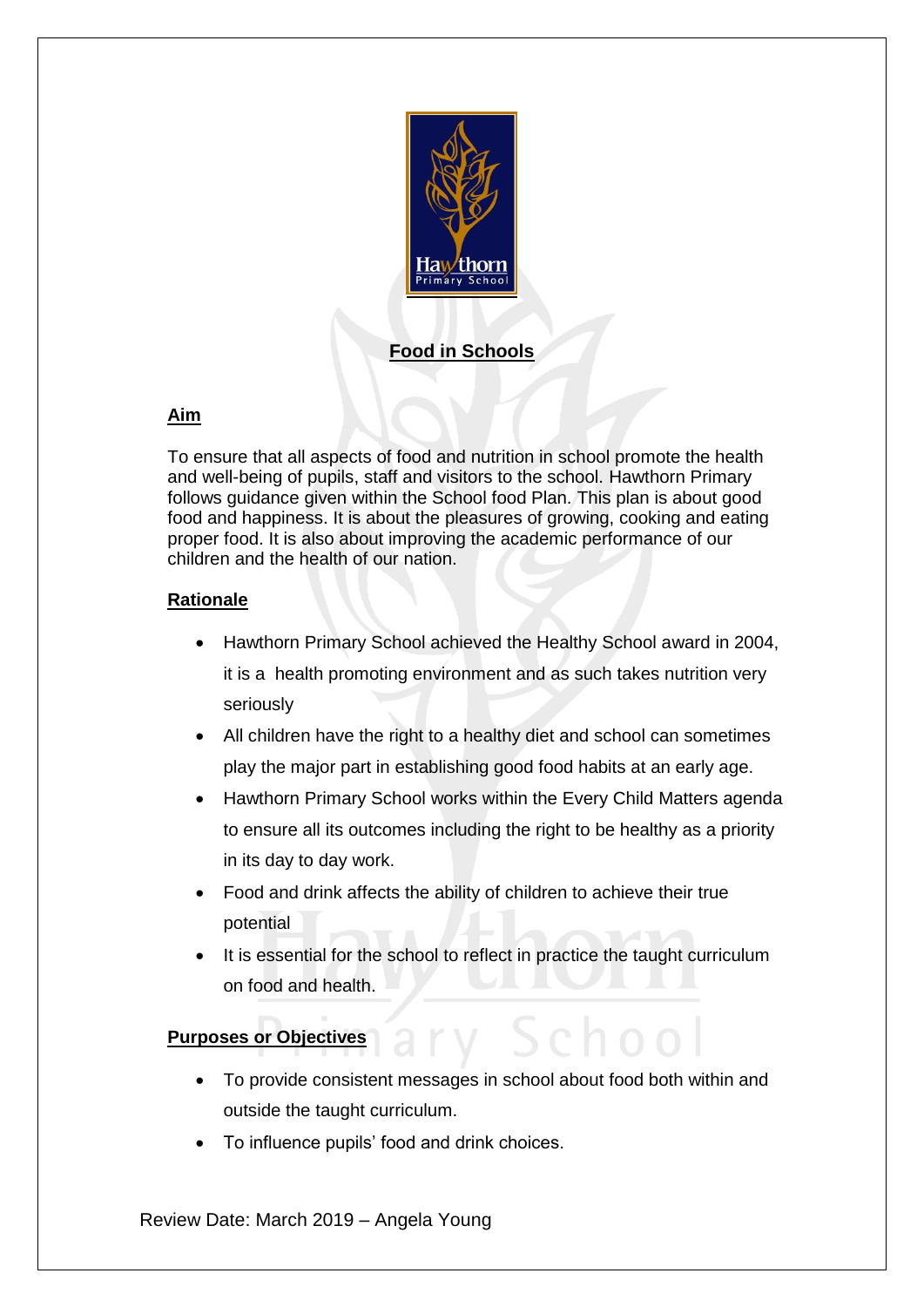- To contribute to improved pupil behaviour and health, assisting them to reach their learning potential.
- To implement the Food in Schools programme (Dress/DH 2005).
- To increase pupils' knowledge and experience of food and nutrition issues.
- To ensure food provision in school reflects the ethical, cultural and medical needs of staff and pupils.

## **Guidelines**

The school food standards apply to all maintained schools, and academies that were founded before 2010 and after June 2014. They must provide:

- high-quality meat, poultry or oily fish
- fruit and vegetables
- bread, other cereals and potatoes
- Food issues are taught throughout the curriculum as well as timetabled within PSHE lessons etc.
- The school actively promotes healthier food choices during the day, through:

Breakfast club - strict guidelines are followed (see breakfast club policy) Lunch times - the head teacher works closely with the cook in charge to ensure food is healthy and attractive to pupils; parents are encouraged to join pupils for lunch to allow them to understand the choices being offered to pupils

Break times - fruit schemes operate throughout the school; no sweets, crisps or fizzy drinks are allowed on the premises. This includes children's packed lunches from home.

- Through our work on the outdoor environment pupils have the opportunity to grow their own vegetables and understand where their food comes from. Cooking opportunities are based on this produce.
- Water is provided freely throughout the school day in every classroom and the staffroom. A considerable amount or money is allocated from the school budget for this purpose.
- The School Council consults and involves pupils in decisions about food in school.
- Rules are made clear to parents on arrival at school and they are all invited to join children at lunchtimes to see what the children eat and to try for themselves the nutritious and delicious lunches. Very few children

Review Date: March 2019 – Angela Young